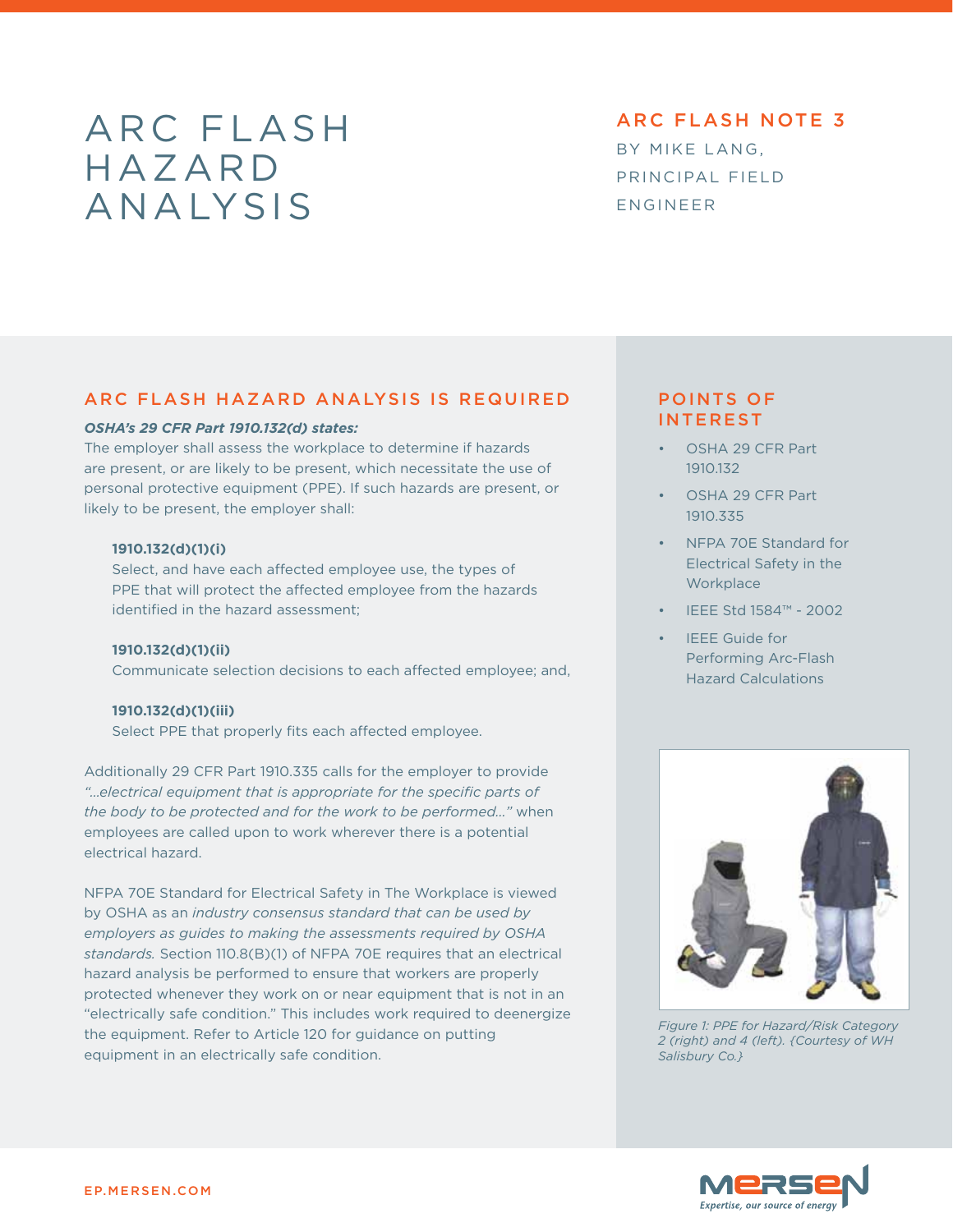Part of an electrical hazard analysis is an arc flash hazard analysis. According to NFPA 70E Section 130.3, the goal of arc flash hazard analysis is to identify:

**The Flash Protection Boundary,** defined in Article 130.3(A) as "an approach limit at a distance from exposed live parts within which a person could receive a second degree burn if an electrical arc flash were to occur."

**The proper personal protective equipment (PPE) and protective clothing necessary,** based on an incident heat energy calculation for the working distance for the task to be performed, as described in Article 130.3(B) and Article 130.7. The results of the incident energy calculations are typically expressed in cal/cm2.

#### **Appropriate safety related work practices.**

NFPA 70E cites two approaches to proper PPE selection: an analytical method and a table-based method. Performing an arc flash hazard analysis by an analytical method provides the additional benefit of an in-depth look at your electrical system. The results of the analysis can be used to reduce arc flash energies, improve overall system performance, reduce downtime, and better manage costs.

# Using an Analytical Method to Select PPE

Appendix D of NFPA 70E and the IEEE Standard 1584™-2002, Guide for Performing Arc Flash Hazard Calculations, provide guidance on performing an

arc flash hazard analysis. IEEE 1584 identifies a systematic, nine-step approach for performing a comprehensive arc flash hazard analysis.

Since fault current and time are two of the most important variables in the calculations, the process begins with a short circuit study to determine the available "bolted" fault current at each location in the system. Arcing fault currents are less than the maximum bolted fault current and must be estimated. Let through data must be obtained for current limiting overcurrent protective devices. Clearing times for all other overcurrent protection device must be obtained to accurately predict the duration of the arc fault current. See the following section for additional details and other factors that affect arc flash energies.

A choice of formulas for calculating the Flash Protection Boundaries and incident energy can be found in NFPA 70E and IEEE 1584. Note that IEEE 1584 contains separate equations for calculating the dramatic reduction in arc flash energies possible with certain current limiting fuses. Using these fuses can significantly reduce the energy delivered to an arc fault and thus the category of PPE workers are required to wear. See Arc Flash Notes 2 and 4 for additional information.

If a worker is required to be within the Flash Protection Boundary, PPE must be selected for the expected incident energy calculated during the analysis. Protective clothing must be chosen so that the clothing rating in cal/ $\rm cm^2$  is greater than the calculated incident energy. When this rating is determined by testing according to appropriate

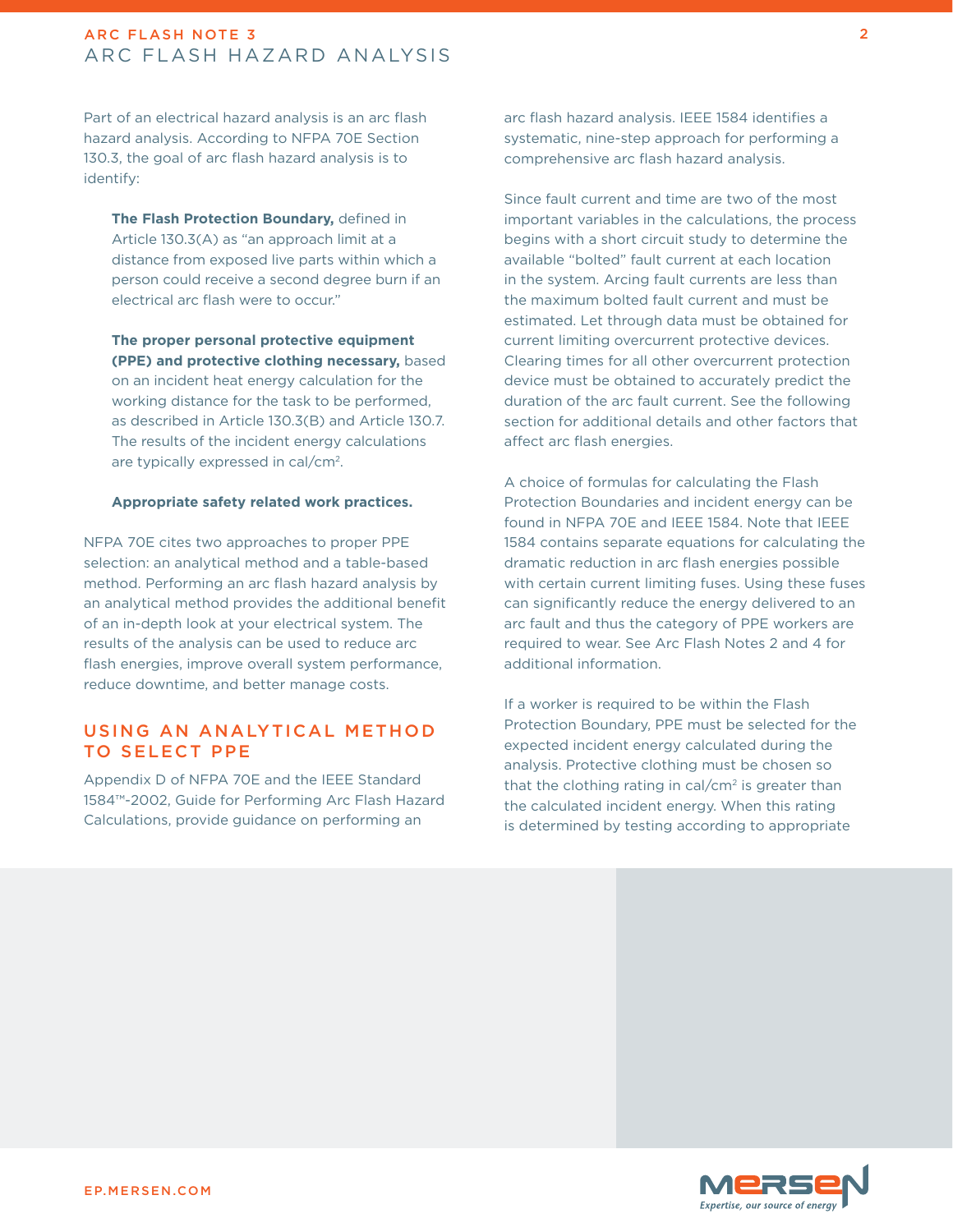ASTM standards, the clothing should, in most cases, protect the majority of the worker's body from receiving 2nd degree burns.

NFPA 70E 130.7(C) contains extensive information and guidelines on the selection of PPE for work where electrical hazards are present. These sections include protection of head, face, neck , chin, eyes, body, arms, hands, feet, and legs. Section 130.7(C) (13) covers arc flash protective equipment in more detail.

NFPA 70E provides Table 130.7(C)(11) for general information for selecting clothing based on Hazard/ Risk Categories. These categories are referred to frequently in selecting PPE. Note that with the exception for Category 0, Flame-Resistant (FR) clothing of adequate rating is required for all workers that must be within the Flash Protection Boundary. As the table indicates, layering is typically required to achieve higher ratings. Non-FR synthetic fiber clothing, including blends of synthetic fibers with cotton, is prohibited for all layers because it not only easily ignites but can melt into workers flesh - even as an under layer. For a discussion about APTV and  $E_{BT}$  see the note to the table in NFPA 70E.

Working on energized components, and hence selection of PPE should be the last alternative considered. As such, PPE should be viewed as the last line of defense for protecting workers.

## The Nine Steps of Arc Flash Hazard Analysis

Section 4 of IEEE 1584 states that the results of the arc flash hazard analysis are used to "identify the Flash Protection Boundary and the incident energy at assigned working distances throughout any position or level in the overall electrical system." Section 4 also suggests a nine-step approach to arc flash hazard analysis. The following contain a brief synopsis of each step. Refer to IEEE 1584 for more information and be certain to read the cautions and disclaimers carefully.

### **Step 1: Collect System and Installation Data.**

The data needed for an arc flash hazard analysis is similar to that needed for a short circuit and coordination study. It is essential to model the system in detail to get a reasonable assessment of the arc flash hazard. For many facilities, this will mean collecting all the data needed to build an upto-date one-line diagram.

For facilities with a recent short circuit study, it may mean:

- Extending the existing study to include control equipment.
- Refining a study that omitted impedances to ensure calculations of the highest possible short circuit currents. Worst-case arc flash energies may be achieved with lower fault currents if clearing times for overcurrent protective devices are considerably longer.

Suggested data collection forms are included in the IEEE guide, as are other useful tips on collecting data from your system and your utility.

| <b>Hazard/Risk</b><br><b>Category</b> | <b>Clothing Description</b>                                     | <b>Number</b><br>of Layers | <b>Minimum Arc</b><br><b>Rating of PPE</b><br>(cal/cm <sup>2</sup> ) |
|---------------------------------------|-----------------------------------------------------------------|----------------------------|----------------------------------------------------------------------|
|                                       | Non-melting, flammable<br>materials such as untreated<br>cotton |                            | N/A                                                                  |
|                                       | Flame-Resitant (FR) Shirt<br>and FR pants or FR coverall        |                            | 4                                                                    |
|                                       | Cotton underwear plus<br>Category 1                             | 2                          | 8                                                                    |
| 3                                     | FR Coverall over Category 2                                     | 3                          | 25                                                                   |
|                                       | Multi-layer flash suit over<br>Category 2                       | 4                          | 40                                                                   |

*Table 1: Typical Protective Clothing Characteristics taken from Table 130.7 (C) (11) from NFPA 70E*

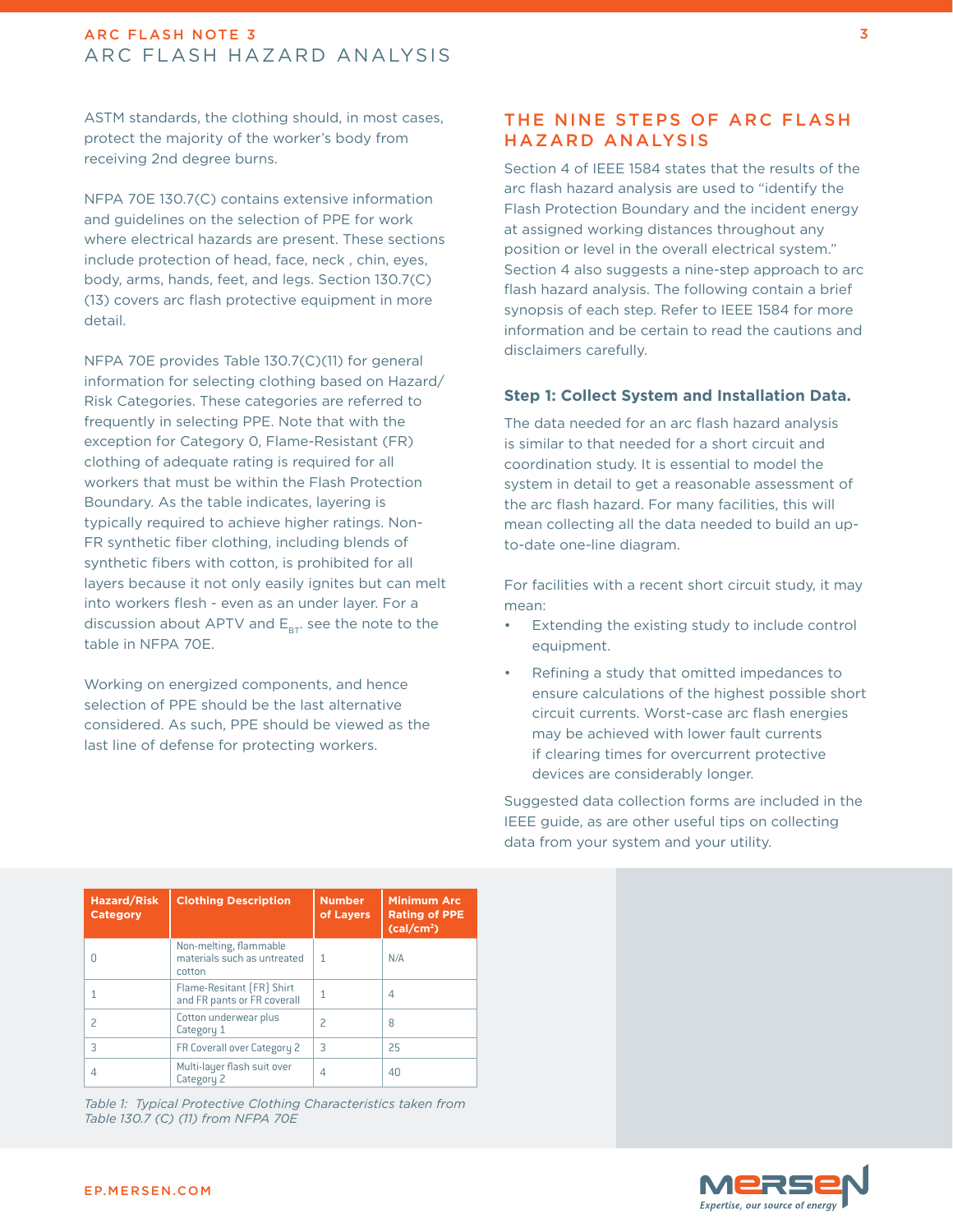## **Step 2: Determine System Modes of Operation.**

The IEEE 1584 guide provides examples of different modes of operation, including operation with more than one utility feed, tie breakers opened or closed, and generators running. This information is important in determining the different short circuit currents that might be available to each location for the different modes. As noted in Step 1, the highest available fault current may not yield the worst-case arc flash energy, since the worst-case energy also depends on the opening time of the overcurrent protection devices.

#### **Step 3: Determine Bolted Fault Currents.**

Calculate the bolted fault currents from the data gathered in Step 1 and Step 2. Refer to IEEE Std 141- 1993 (IEEE RedBook™) for details on methodology pertaining to these calculations. The typical method is to enter the data into a commercially available software program that allows you to model your system and easily switch between modes of operation.

#### **Step 4: Determine Arc Fault Currents.**

The bolted fault current calculated for each point in the system represents the highest possible fault current expected to flow to that point. In the case of an arcing fault, the current flow to the fault will be less, due to the added impedance of the arc. It is important to adequately predict these lower current levels, especially if the overcurrent protective devices are significantly slower at these reduced levels, as these situations have been known to provide worst-case arc fault hazards.

## **Step 5: Find Protective Device Characteristics and Duration of Arcs.**

IEEE 1584 offers guidance on using the time-current curves of overcurrent protective devices including how to handle average-melt-time-only curves and relay-operated circuit breakers, for example. For certain types of current limiting fuses, timecurrent curves are not required, because their characteristics have been incorporated into the final Flash Protection Boundary and incident energy equations.

#### **Step 6: Document System Voltages and Classes of Equipment.**

Factors that affect arc energies, such as bus gap and voltage, are required for IEEE 1584 equations. A table is provided with typical bus gaps for various equipment up to 15kV.

#### **Step 7: Select Working Distances.**

Typically, this is assumed to be the distance between the potential arc source and the worker's body and face. Incident energy on a worker's hands and arms would likely be higher in the event of an arcing fault because of their closer proximity to the arc source. Typical working distances for various types of equipment are suggested in a table.

## **Step 8: Determine Incident Energy for All Equipment.**

The analyst will need to choose equations based upon voltage level, type of overcurrent protective device and equipment. In addition to the current limiting fuse equations, the IEEE

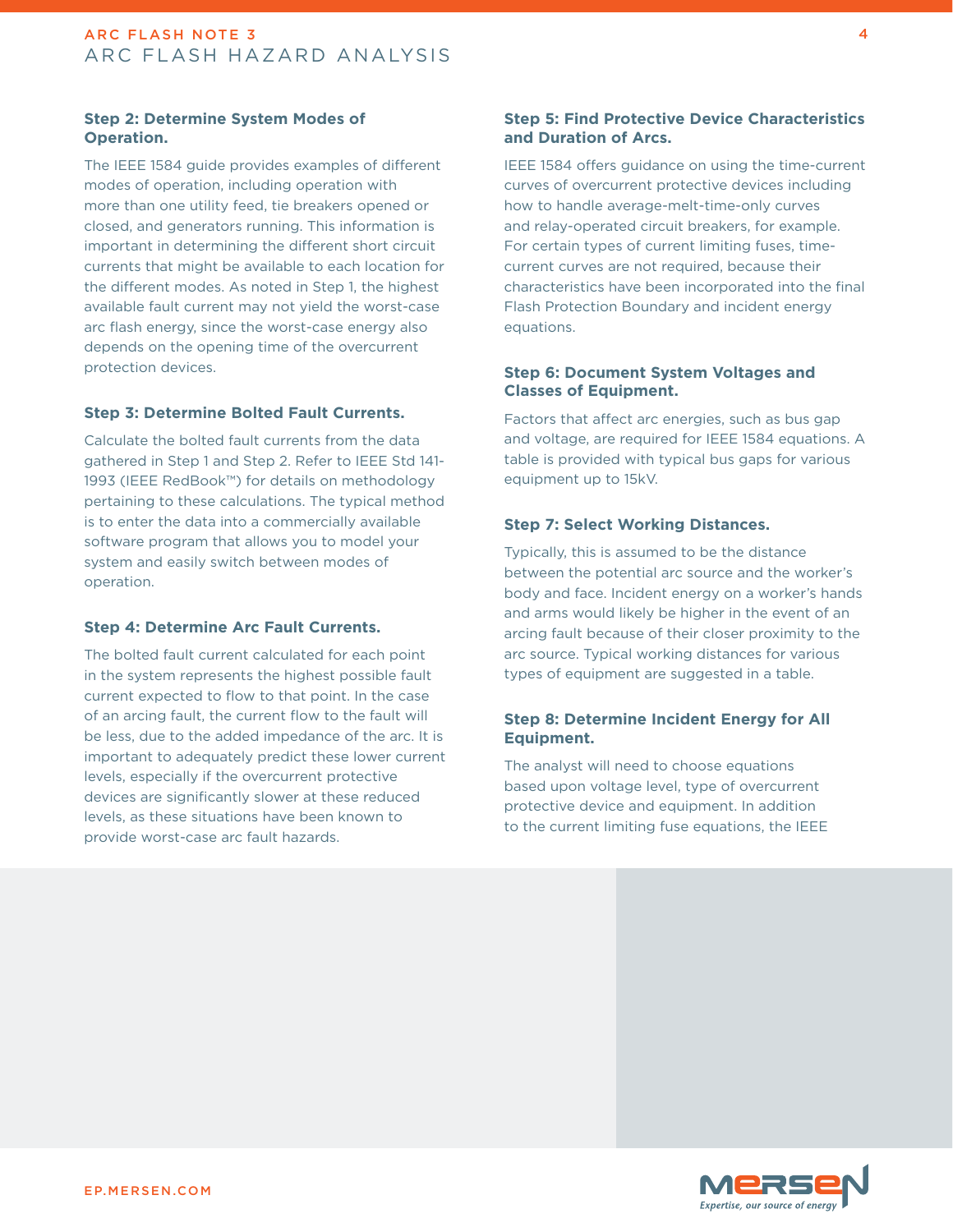guide provides other equations that call for the data described above. These calculations provide heat energy densities in either cal/cm<sup>2</sup> or joules/ cm2, values necessary in selecting appropriate PPE and FR clothing. Because of the complexity and number of manual calculations possible, software is recommended to complete this step. Most software gives you a choice of equations, including three other incident energy equations identified in Appendix D of NFPA 70E. Factors affecting the choice of equations include: type of equipment, voltage levels, and protective devices. A spreadsheet-type calculator is included with IEEE 1584 and can be useful for sample calculations and small systems.

## **Step 9: Determine Flash Protection Boundary for All Equipment.**

Instead of solving for cal/cm2 at a given working distance, this equation solves for a distance at which the incident heat energy density would be 1.2 cal/cm<sup>2</sup> (or 5.0 joules/cm<sup>2</sup>). Due to the same reasons mentioned in Step 8, software is also recommended for this calculation.



# Using the Table Method to Select PPE

NFPA 70E also offers Table 130.7(C)(9)(a) as an acceptable method for selecting protective clothing and other PPE. In order to do so, you must be certain that the parameters of your electrical system are covered by these tables and their various footnotes.

The steps required to select PPE with the table method are:

- 1. Identify the type of equipment that will be accessed while not in an electrically safe condition.
- 2. Confirm that fault current limits identified in 130.3(A) for flash protection boundary apply. If the available fault current is less than 50,000A and the clearing time is less than 6 cycles (300kA cycles) then the default Flash Protection Boundary of 4 feet can be used.
- 3. Confirm that the notes of Table 130.7(C) (9)(a) regarding available fault current and clearing times apply to the application.
- 4. Locate the equipment and task to be performed within Table 130.7(C)(9)(a), .
- 5. Identify the Hazard/Risk Category and the need for Voltage Rated gloves and tools.
- 6. Identify the required Flame-Resistant (FR) clothing and other personal protective equipment using Table 130(C)(10), Protective Clothing and Personal Protective Equipment Matrix.